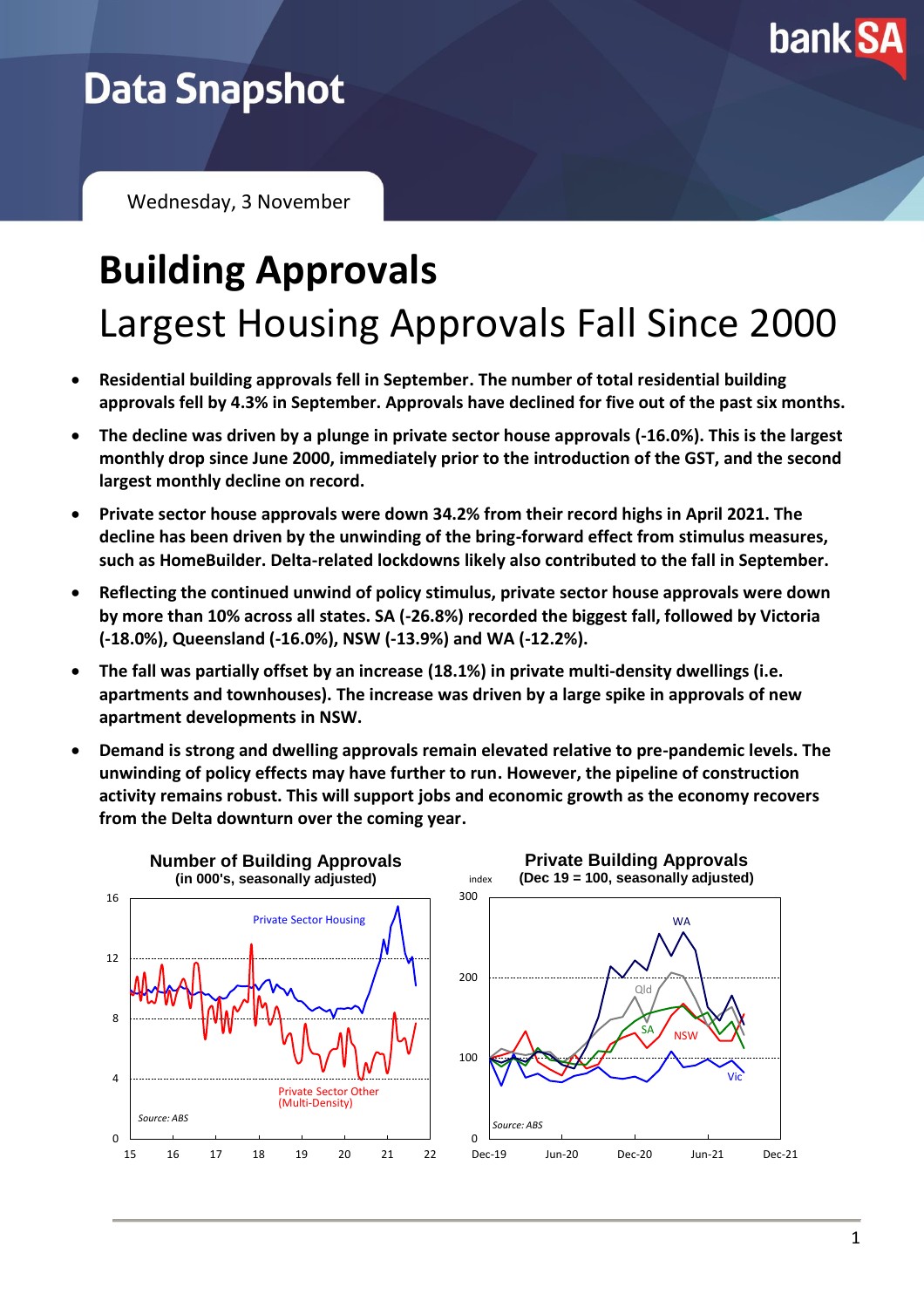Residential building approvals fell in September, recommencing the decline seen over recent months. The number of total residential building approvals fell by 4.3% in September. Approvals have declined for five out of the past six months. Residential building approvals have declined by 23.1% since their all-time high in March 2021. However, approvals remain elevated, at 14.0% above pre-pandemic levels as of December 2019.

The decline in September was driven by a sharp drop in private sector house approvals, which plummeted 16.0% in the month. This is the largest monthly drop since June 2000, immediately prior to the introduction of the GST, and the second largest monthly decline on record. Private sector house approvals were down 34.2% from their record highs in April 2021. The decline has been driven by the unwinding of the bring-forward effect from government stimulus measures, such as HomeBuilder. Delta-related lockdowns likely also contributed to the fall in September. However, private sector house approvals remain 17.3% above pre-pandemic levels.

The fall in private sector house approvals was partially offset by an increase in private multidensity dwellings (i.e. apartments and townhouses). Multi-density dwelling approvals rose by 18.1% in September, the second consecutive month of growth, to be 47.2% higher over the year. However, this segment is volatile. The increase was driven by a large spike in approvals of new apartment developments in NSW.

Public sector building approvals fell sharply in the month (-20.8%). However, these make up a small share of total approvals and are volatile from month to month.

By state, total building approvals were down in all states, except for NSW. Approvals fell by more than 20% in SA (-22.7%), Queensland (-21.5%), and WA (-20.9%). Victoria (-15.7%) and Tasmania (-11.8%) also declined. Approvals in NSW rose by 27.2%, driven by the increase in multi-density dwelling approvals. Despite the falls, approvals remain above pre-pandemic levels in most states. Victoria and Tasmania are the exceptions.

Reflecting the continued unwind of policy stimulus, private sector house approvals were down by more than 10% across all states. SA (-26.8%) recorded the biggest fall, followed by Victoria (-18.0%), Queensland (-16.0%), NSW (-13.9%) and WA (-12.2%).

The value of non-residential building approvals fell by 11.3% in September. However, this is a highly volatile series.

## **Outlook**

The unwinding of policy effects continues to impact residential building approvals. Delta-related lockdowns have also contributed to uncertainty over recent months. However, demand is strong and dwelling approvals remain elevated relative to pre-pandemic levels.

There is a large pipeline of construction activity as a result of the sharp run up in approvals over much of 2020 and early 2021. This will support jobs and economic growth as the economy recovers from the Delta downturn over the coming year.

> **Jarek Kowcza, Senior Economist** Ph: 0481 476 436